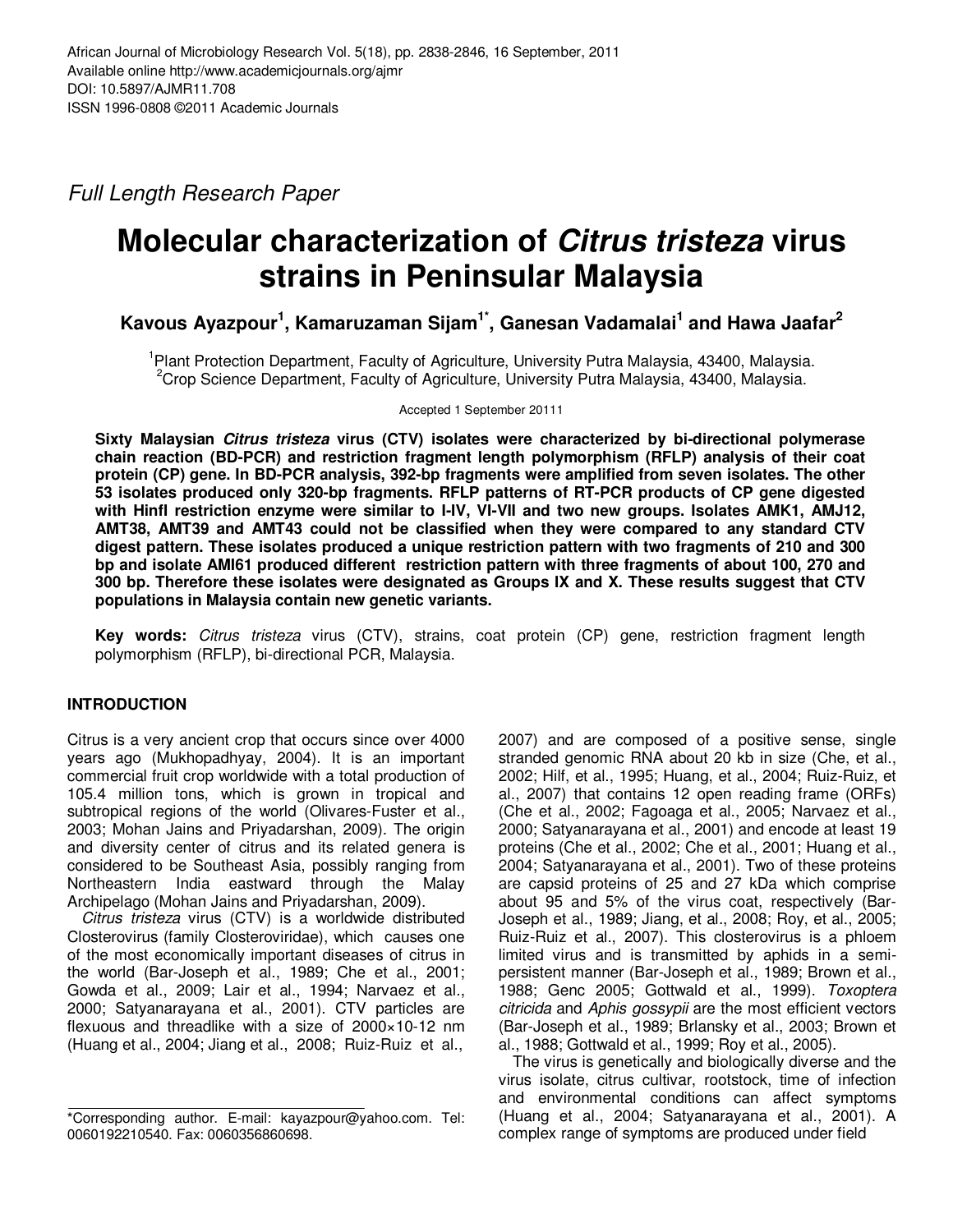conditions. There are three economically devastating field symptoms caused by CTV, including death and decline, stem pitting (Broadbent et al., 1996; Garnsey et al., 1987; Genc, 2005; Gmitter et al., 1996; Satyanarayana et al., 2001) and seedling yellows (Ruiz-Ruiz et al., 2007). Decline and death of most citrus species grafted on sour orange (Citrus aurantium L.) which are caused by most isolates of CTV can be avoided by using CTV resistant or tolerant rootstocks (Dominguez et al., 2000). In citrus growing areas, where sever isolates of CTV are common, coat protein (CP) mediated resistant transgenic plants (Dominguez et al., 2002; Febres et al., 2008) and cross protection with mild strains (Lin et al., 2002) can reduce yield losses (Dominguez et al., 2000). This needs quick and sensitive methods for differentiation of mild strains from virulent strains. It is possible to detect both severe and mild strains of CTV in the same plant simultaneously using bi-directional PCR (Jiang et al., 2008). CTV isolates were first classified into seven p25/HinfI groups. Groups IV and V produced mild symptoms while others produced sever symptoms in the indicator plants (Gilling et al., 1993). Later another group was found in china and defined as Group VIII. This isolate produced no symptoms in indicator plants (Jiang et al., 2008). We reported the detection of CTV in the asymptomatic and symptomatic citrus samples by molecular techniques and the association of CTV with diseased citrus in Peninsular Malaysia (Ayazpour et al., 2011). However, there was not enough information about CTV and its p25/HinfI groups in Malaysia, so this research was performed to characterize CTV isolates in Malaysia.

### **MATERIALS AND METHODS**

#### **Sampling**

Samples were randomly collected from 340 asymptomatic and symptomatic citrus trees throughout peninsular Malaysia. Mature shoots and leaves of citrus plants were collected from eastern, western, southern and northern branches of each tree and mixed for the test. Their infection with CTV was checked by ELISA. For BD-PCR and RFLP analysis, sixty positive samples including Citrus aurantifolia, Citrus sinensis, Citrus maxima, Citrus reticulata, Citrus hystrix, Citrus microcarpa and Fortunella sp. were selected from Selangor, Pahang, Johor, Terengganu, Perak and Kedah states (Table 1).

#### **Nucleic acid extraction from citrus tissues**

Total RNA was extracted from shoot barks, midribs and petioles. About 0.2 g of tissues was pulverized in liquid nitrogen with mortar and pestle and collected in a 1.5 ml sterile microtube. Each sample was suspended in 400 µl TES buffer (100 mM Tris-HCl pH 8.0, 2 mM EDTA, 2% w/v SDS) and 400 µl phenol/chloroform/isopropanol (25/24/1) and was shaken vigorously for ten minutes. After centrifugation (14000 rpm) for ten minutes, the supernatant was treated with 200 µl ethanol (99.8%) in a new tube and used for total RNA extraction by RNeasy mini kit (Qiagene) according to the manufacturer's instructions. The extracted RNA was used as a

template for amplification of the CP gene of CTV.

#### **Primers**

Primer pair CP1 (5′-ATG-GAC-GAC-GAA-ACA-AAG-AA-3′)/ CP2 (5′-TCA-ACG-TGT-GTT-GAA-TTT-CC-3′) were used for amplification of the complete CP cistron (672 bp) of CTV (Jiang et al., 2008). The internal sense primer CP3 (5′- TTTGGACTGACGTCGTGTT-3′) and the internal anti sense primer CP4 (5′-TTACCAATACCCTTAGAATTAT-3′) were used for differentiation of CTV severe and mild strains (Huang et al., 2004). The expected sizes of PCR products with primer sets CP2/CP3 and CP1/CP4 were 320 and 392 bp, respectively.

#### **cDNA synthesis and polymerase chain reaction amplification**

cDNA was synthesized using RNA extracted from citrus tissues as template and CP2 as primer. The total reaction volume was 40 µl, which contained 50 mM Tris-HCl (pH 8.3), 50 mM KCl, 4 mM MgCl<sub>2</sub>, 10 mM DTT, 0.2 mM each of the four dNTPs, 1 um CP2, 1 µm CP4, 20 U reverse transcriptase and 18.75 µl extracted RNA. First, RNA and primer were mixed gently and heated for 10 min at 65°C and then immediately cooled on ice. Then other materials were added and the contents were mixed gently and incubated at 25°C for 10 min, 42°C for 60 min and 72°C for 10 min, respectively. Preparation of cDNA for BD-PCR was done as above, but CP2 and CP4 were used as primers. PCR amplification was performed in 25 µl reaction mixture containing 10 mM Tris-HCl (pH 8.3), 50 mM KCl, 0.05 mM each of the four dNTPs, 2 mM  $MgCl<sub>2</sub>$ , 0.3  $\mu$ M of each primer (CP1, CP2), 1.25 U Taq DNA polymerase (iNtRON Biotechnology) and 1 to 4 µl of RT mixture. For BD-PCR, the mixture was the same, except that 0.3 µM of each primer, CP1, CP2, CP3 and CP4, was added and RT mixture has been made with CP2 and CP4 as primers. The PCR cycling profile was one cycle at 94°C for five min, followed by 35 cycles of 94°C for 30 s, 56°C for one min, and 72°C for one min, with a final extension step at 72°C for 10 min. PCR amplified fragments were separated in 1.2% agarose gel in Tris-borate (TBE) buffer (89 mM Tris, 89 mM boric acid, 2 mM EDTA, pH 8.3). After electrophoresis, the gels were stained in 0.5 µg/ml ethidium bromide and analyzed using BIO imaging system (Syngene). A 100 bp DNA Ladder (Fermentas) was used as a nucleic acid marker.

#### **Restriction fragment length polymorphism of CP gene**

The PCR amplified products of the CP gene of different CTV isolates were digested with the restriction enzyme HinfI to differentiate CTV strains and evaluate their variation in peninsular Malaysia. Each digestion reaction was composed of 20 µl of PCR product, 20 U of the restriction enzyme, and 2  $\mu$ l of 10  $\times$  digestion buffers in a total volume of 32 µl. The digestion reaction was performed at 37°C for 90 min and the products were separated by electrophoresis in a 3% agarose gel and visualized after staining with ethidium bromide.

#### **Sequencing and Phylogenetic analysis of the CP gene of CTV**

Fifty six isolates of CTV were chosen for sequencing of their CP genes. The amplified products of approximately 672 bp for the complete CP gene were sequenced commercially (NHK BIOSCIENCE SOLUTIONS, Korea). A multiple sequence alignment was performed by using Clustal W 1.6 (Thompson et al., 1994) and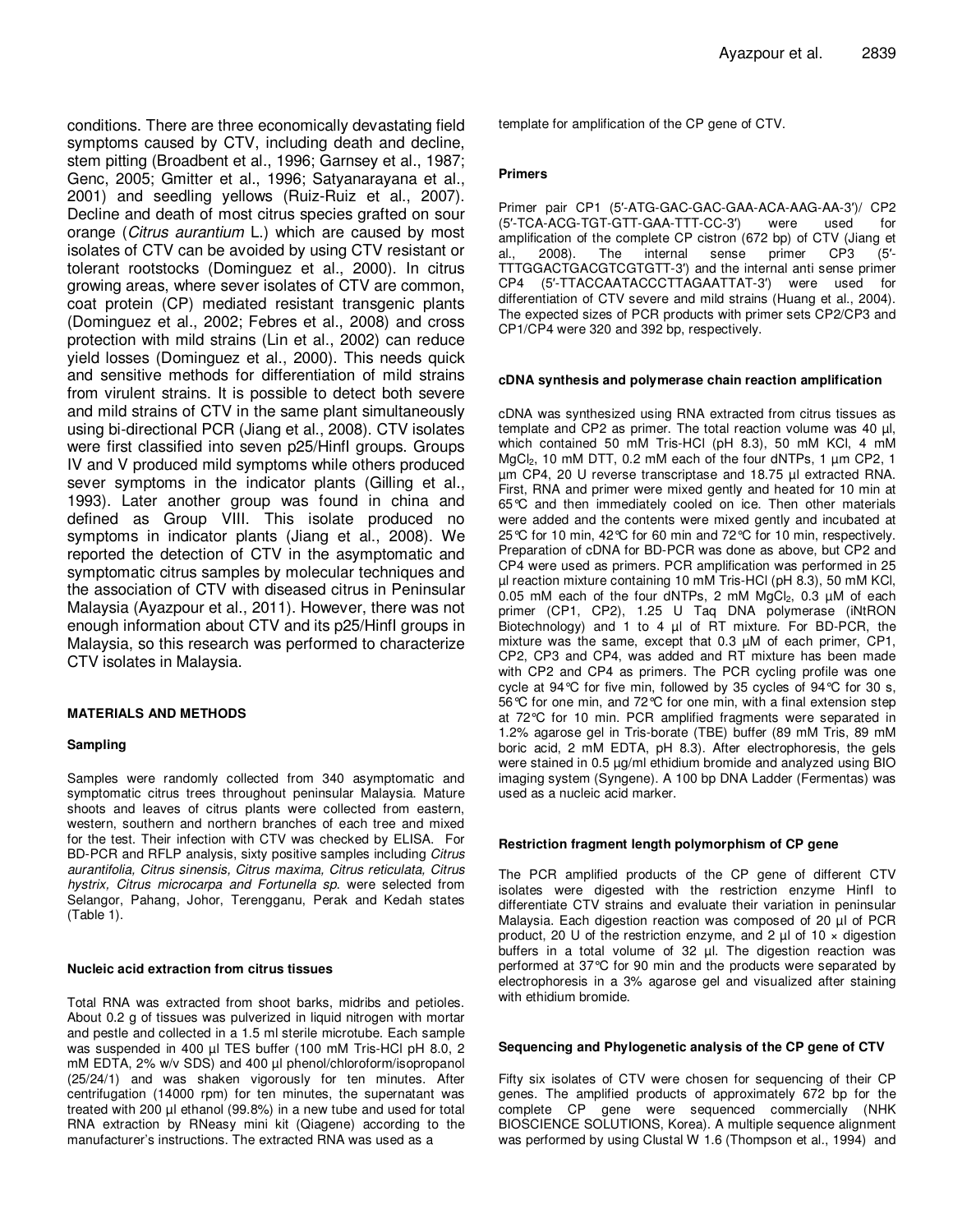| <b>Isolates</b>   | <b>Host</b>         | <b>Accession number</b> |
|-------------------|---------------------|-------------------------|
| AMC <sub>2</sub>  | Citromelo           | HQ012375                |
| AMC <sub>13</sub> | Citrus reticulata   | HQ012378                |
| AMC <sub>18</sub> | Citrus sinensis     | HQ012380                |
| <b>AMI61</b>      | Citrus microcarpa   | HQ012381                |
| <b>AMI62</b>      | C. microcarpa       | HQ012382                |
| AMj1              | C. microcarpa       | HQ012383                |
| AMJ12             | C. microcarpa       | HQ012384                |
| AMJ31             | Citrus aurantifolia | HM131219                |
| AMK1              | C. aurantifolia     | HQ012385                |
| AMK8              | C. microcarpa       | HQ012386                |
| AMK <sub>10</sub> | C. aurantifolia     | HQ012387                |
| AMK11             | C. aurantifolia     | HQ012388                |
| AMK17             | C. aurantifolia     | HQ012389                |
| AMK <sub>19</sub> | C. aurantifolia     | HQ012390                |
| AMK22             | Citrus hystrix      | HQ012391                |
| AMK <sub>25</sub> | C. hystrix          | HQ012392                |
| AMK27             | C. hystrix          | HQ012393                |
| AMK30             | C. hystrix          | HQ012394                |
| AMK35             | C. microcarpa       | HQ012395                |
| AMK42             | C. aurantifolia     | HQ012396                |
| AMKu <sub>2</sub> | C. microcarpa       | HQ012397                |
| AMM11             | C. reticulate       | HQ012398                |
| AMM14             | Lemon               | HQ012399                |
| AMM18             | C. aurantifolia     | HQ012400                |
| AMM20             | C. aurantifolia     | HQ012401                |
| AMM <sub>22</sub> | C. aurantifolia     | HQ012402                |
| AMM <sub>28</sub> | Lemon               | HQ012403                |
| AMM <sub>29</sub> | C. aurantifolia     | HQ012404                |
| AMSB <sub>2</sub> | C. microcarpa       | HQ012405                |
| AMSB3             | C. hystrix          | HQ012406                |
| AMSB7             | C. microcarpa       | HQ012407                |
| AMT <sub>1</sub>  | C. aurantifolia     | HQ012408                |
| AMT3              | C. aurantifolia     | HQ012409                |
| AMT4              | C. aurantifolia     | HQ012410                |
| AMT <sub>5</sub>  | C. aurantifolia     | HQ012411                |
| AMT7              | C. aurantifolia     | HQ012412                |
| AMT8              | C. aurantifolia     | HQ012413                |
| AMT <sub>9</sub>  | C. aurantifolia     | HQ012414                |
| AMT <sub>12</sub> | C. microcarpa       | HQ012415                |
| AMT14             | C. hystrix          | HQ012416                |
| <b>AMT15</b>      | C. microcarpa       | HQ012417                |
| AMT <sub>21</sub> | C. hystrix          | HQ012418                |
| AMT27             | C. aurantifolia     | HQ012419                |
| AMT28             | C. hystrix          | HQ012420                |
| AMT31             | C. hystrix          | HQ012421                |
| AMT32             | C. hystrix          | HQ012422                |
| AMT35             | C. microcarpa       | HQ012423                |
| AMT36             | C. aurantifolia     | HQ012424                |
| AMT37             | C. aurantifolia     | HQ012425                |
| AMT38             | C. aurantifolia     | HQ012426                |
| AMT39             | C. aurantifolia     | HQ012427                |

**Table 1.** Host and GenBank accessions of CTV isolates in peninsular Malaysia.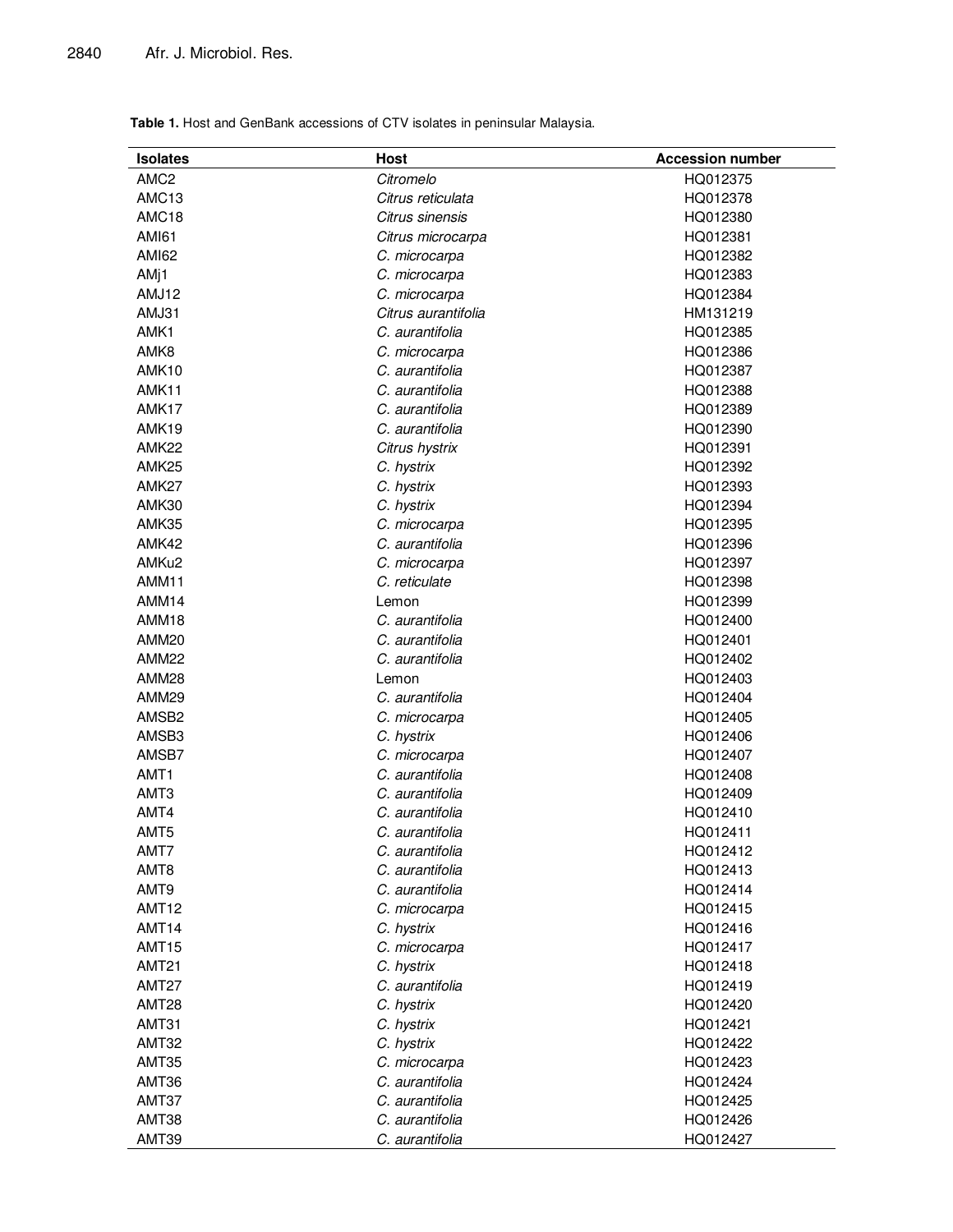**Table 1.** Contd

| AMT40 | C. aurantifolia | HQ012428 |
|-------|-----------------|----------|
| AMT41 | C. microcarpa   | HQ012429 |
| AMT42 | C. aurantifolia | HQ012430 |
| AMT43 | C. aurantifolia | HQ012431 |

a phylogenetic tree was constructed by MEGA software Version 4 (Tamura et al., 2007), using neighbor-joining method with 1000 bootstrap replications. GenBank accessions and the sequence sources of the CTV CP genes used for RFLP and construction of Phylogenetic tree are listed in Table 1.

# **RESULTS**

## **CTV strains differentiated by bi-directional PCR**

Bi-directional (BD) PCR was done based on two sets of strain-specific primers for CP encoding region to identify mild and sever strains in the samples. The 392-bp fragment was amplified only from AMK19, AMK27, AMC18, AMM11, AMM20, AMM28 and AMJ12. This means that only 11.67% of total samples produced the 392-bp fragment. Of these seven samples, only AMM28 produced a 392-bp fragment, while the other six samples produced both 320 and 392-bp fragments. The other 53 samples produced only the 320-bp fragment, accounting for 88.33% of total samples. These results suggest that 88.33% of the analyzed plants were infected with sever strains, 1.67% with mild strain and 10% were infected with both sever and mild strains (Figure 1).

## **RFLP profiles of the CP gene from different CTV isolates**

672 bp amplified fragments of CTV isolates using CP1 and CP2 primers of the CP gene were digested with the restriction enzyme HinfI. Digestion of the PCR products of CTV isolates revealed a high sequence divergence between CTV isolates (Figure 2). According to the previous defined RFLP groups (Gilling et al., 1993; Jiang et al., 2008), the restriction enzyme HinfI created digestion patterns of Groups I to IV, VI to VII and two other new groups. Isolates AMK1, AMJ12, AMT38, AMT39 and AMT43 produced a unique restriction pattern with two fragments of about 220 and 300 bp. These results were confirmed by virtual digesting of their sequences in computer software (Bikandi et al., 2004). These isolates were designated as Group IX. Isolate AMI61 alone produced another restriction pattern with three fragments of about 100, 270 and 300 bp. This isolate was designated as Group X. AMT31 and AMT36 were placed in RFLP Group I, AMK25 in Group II, AMC2, AMJ31, AMSB2 and AMSB7 in Group III and AMM28 in Group IV. AMT1, AMT3, AMT5, AMT7, AMT9, AMT21, AMT27, AMT32, AMT34, AMT35, AMT42, AMT44, AMM14, AMM18, AMM22 and AMM29 indicated the same restriction sites and were placed in RFLP Group VI. Isolate AMT41 did not produce any restriction pattern. None of the CTV isolates produced the restriction pattern of groups V or VIII. The remaining 34 CTV isolates had mixed infections. Among these, the restriction pattern of Group VI was the most frequent (67.24%) followed by Group III (38.33%), Group IV (25%), Group II (15.52%), Group I (12.07%), Group VII (8.62%), Group IX (8.62%) and Group X (1.72%), respectively (Table 2).

# **Phylogenetic analysis**

Phylogenetic tree of these isolates in comparison with seven isolates from other countries showed that these isolates were clustered into two separate clades (Figure 3). Most of the Malaysian CTV isolates were placed in Clade 1. Clade 1 was separated into two subclades, comprising all Malaysian isolates in Subclade 1-1 and the isolates Bangalore, NUagA and ML12 in Subclade 1-2. Considering that these tree samples are from South Asia, can conclude that most isolates are close to another CTV isolates of Sought Asia. Some CTV isolates of Malaysia were clustered in Clade 2. Isolates T36 and NZRB and five isolates from Malaysia were placed in Subclade 2-1; while isolates T30 and T385 and other five Malaysian isolates were close together and placed in Subclade 2-2.

## **DISCUSSION**

Based on the BD-PCR results, seven isolates of CTV comprising AMK19, AMK27, AMC18, AMM11, AMM20, AMM28 and AMJ12 were characterized as mild strains. According to Table 1, these mild strains were found in all citrus species; therefore there is no differentiation between hosts of mild and severe strains. The HinfI restriction fragment patterns revealed that the Malaysian CTV population structure is complex. By using the HinfI restriction fragment patterns for separating mild strains from sever strains, the Group IV was identified as mild strain (Gilling et al., 1993), so the 15 isolates recognized as Group IV (AMT8, AMT15, AMT28, AMK1, AMK8, AMK17, AMK19, AMK22, AMK27, AMK42, AMC18, AMM11, AMM20, AMM28 AND AMJ12), were either mild strain or complexes of mild and severe strains. By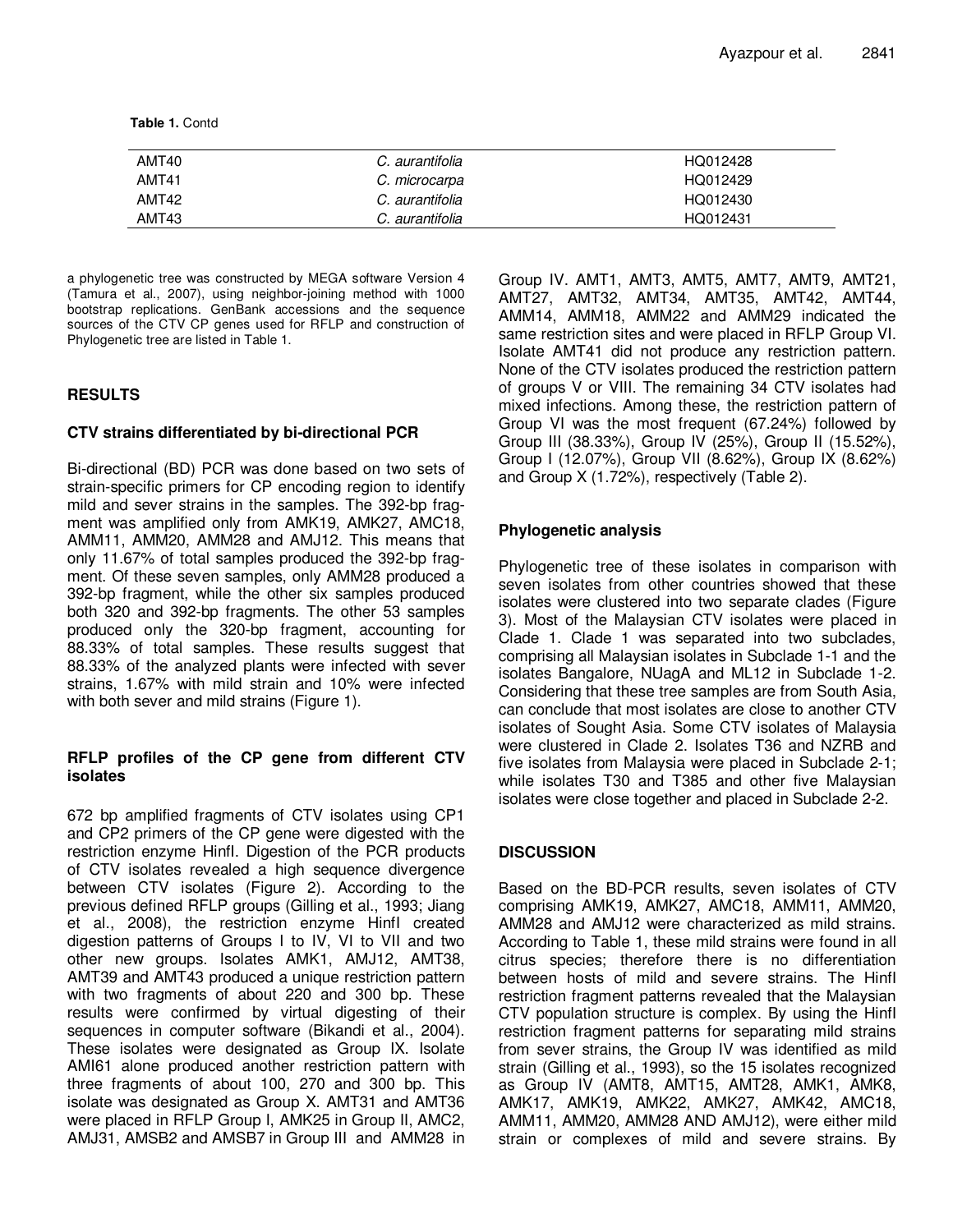

| M | 58 | 59 | 60 | 61 | 62 | 63 | 64 |
|---|----|----|----|----|----|----|----|
|   |    |    |    |    |    |    |    |
|   |    |    |    |    |    |    |    |
|   |    |    |    |    |    |    |    |
|   |    |    |    |    |    |    |    |

**Figure 1.** Amplification of partial CP gene from CTV Malaysian isolates with CP<sub>1</sub>, CP<sub>2</sub>, CP<sub>3</sub> and CP<sub>4</sub> primer pairs). M, molecular marker 100bp, 1- AMK1, 2-AMK5, 3-AMK8, 4-AMK10, 5-AMK11, 6- AMK16, 7-AMK17, 8-AMK19, 9-AMK22, 10-AMK25, 11-AMK27, 12-AMK30, 13-AMK35, 14-AMK42, 15-AMSB2, 16-AMSB3, 17-AMSB7, 18-WATER, 19-L, 20-AMC2, 21-AMC13, 22-AMC18, 23-AMM11, 24-AMM14, 25-AMM18, 26-AMM20, 27-AMM22, 28-AMM28, 29-AMM29, 30-L, 31-AMKu1, 32-AMKu2, 33-water, 34-AMJ1, 35-AMJ12, 36-AMJ31, 37-AMI61, 38-AMI62, 39-AMT1, 40-AMT3, 41-AMT4, 42- AMT5, 43-AMT7, 44-AMT8, 45-AMT9, 46-water, 47-AMT12, 48-AMT14, 49-AMT15, 50-AMT21, 51- AMT27, 52-AMT28, 53-AMT31, 54-AMT32, 55-AMT36, 56-AMT37, 57-AMT38, 58-AMT35, 59-AMT39, 60-AMT40, 61-water, 62-AMT41, 63-AMT42, 64-AMT43.

comparing these two methods for separating mild strains from severe strains, it is perceived that BD-PCR cannot recognize all mild strains. On the other hand, the HinfIrestriction fragment patterns method verified the results of BD-PCR, so we recognize this method more efficient. In China Jiang et al. (2008) also detected only two mild isolates of CTV by BD-PCR method and seven mild isolates with RFLP method. These results are consistent with our observations in Malaysia.

Isolates AMK1, AMJ12, AMT38, AMT39 and AMT43 produced a unique restriction pattern with fragments of 210 and 300 bp. On the other hand, isolate AMI61 produced another restriction pattern with three fragments of about 100, 270 and 300 bp. These patterns appeared neither in the seven groups defined by Gilling et al. (1993), nor in the group defined by Jiang et al. (2008). To our knowledge, this is the first report on the presence of these restriction sites in a CP gene of any CTV isolate.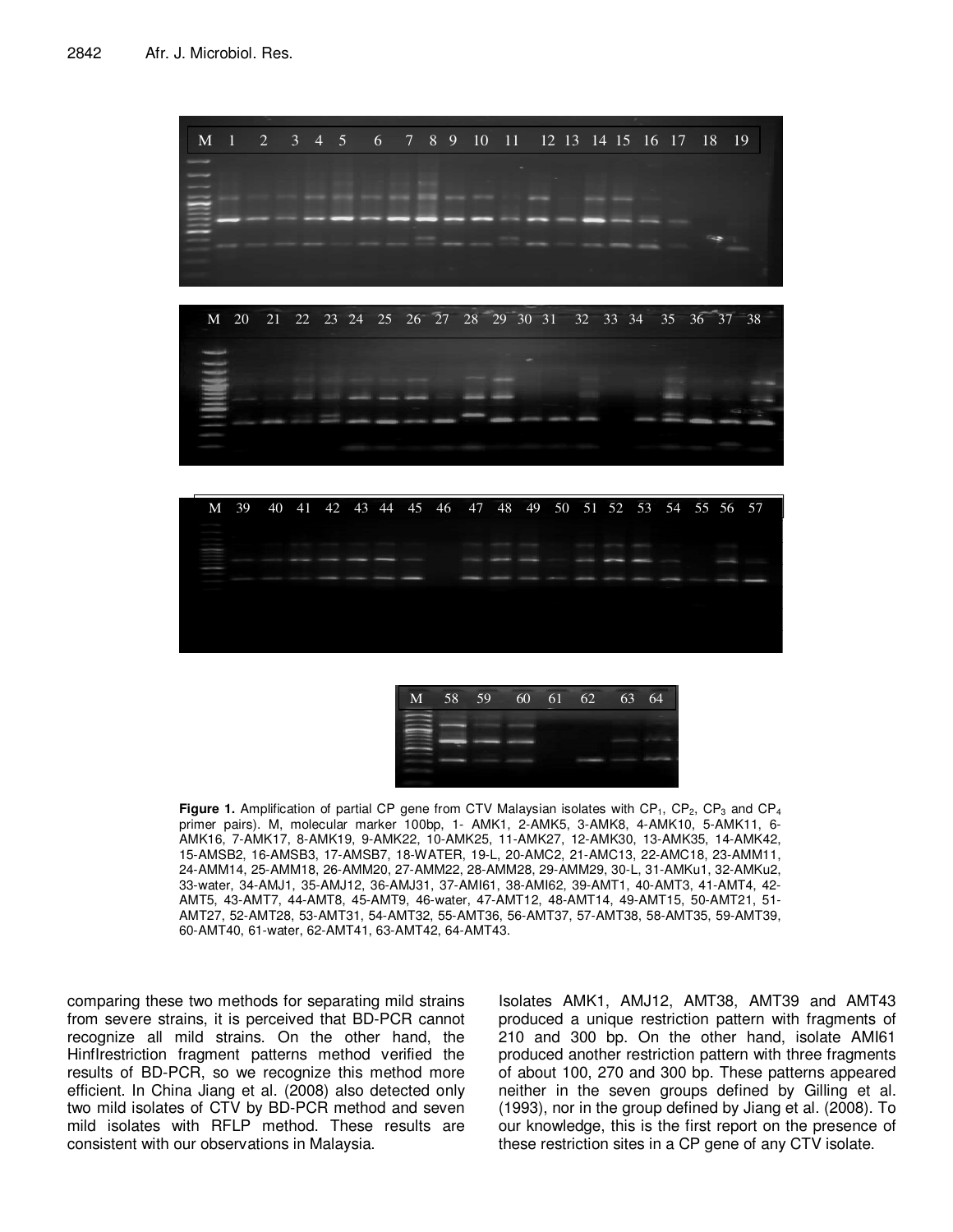

**Figure 2.** RFLP profiles of CP gene of 60 CTV isolates from Peninsular Malaysia. M-Molecular marker 100bp, 1-AMT1, 2- AMT14, 3-AMT21, 4-AMT28, 5-AMT32, 6-AMT34, 7-AMT36, 8-AMT37, 9-AMT40, 10-AMT42, 11-AMT44, 12-AMK8, 13- AMK19, 14-AMK22, 15-AMK27, 16-AMK30, 17-AMC2, 18- AMM20, 19-AMM22, 20-AMT8, 21-AMT15, 22-AMT31, 23- AMT7, 24-AMT36, 25-AMT38, 26-AMT39, 27-AMT41, 28- AMT43, 29-AMK1, 30-AMK5, 31-AMK10, 32-AMK11, 33- AMK25, 34-AMM11, 35-AMJ12, 36-AMSB2, 37-AMSB3, 38- AMSB7, 39-AMT3, 40-AMT4, 41-AMT5, 42-AMT12, 43- AMT27, 44-AMT35, 45-AMM14, 46-AMM18, 47-AMM28, 48- AMM29, 49-AMK12, 50-AMT9, 51-AMI61, 52-AMI62, 53- AMC13, 54-AMJ1, 55-AMJ31, 56-AMK16, 57-AMK17, 58- AMK35, 59-AMK42, 60-AMC18.

**Table 2.** Restriction patterns of the CP gene from 60 isolates created by HinfI digestion and frequency of each pattern.

| Isolate |  | Ш | IV | VI | VII | VIII | IX |  |
|---------|--|---|----|----|-----|------|----|--|
| AMT1    |  |   |    |    |     |      |    |  |
| AMT3    |  |   |    |    |     |      |    |  |
| AMT4    |  |   |    |    |     |      |    |  |
| AMT5    |  |   |    |    |     |      |    |  |
| AMT7    |  |   |    |    |     |      |    |  |
| AMT8    |  |   | +  | ÷  |     |      |    |  |
| AMT9    |  |   |    |    |     |      |    |  |
| AMT12   |  |   |    |    |     |      |    |  |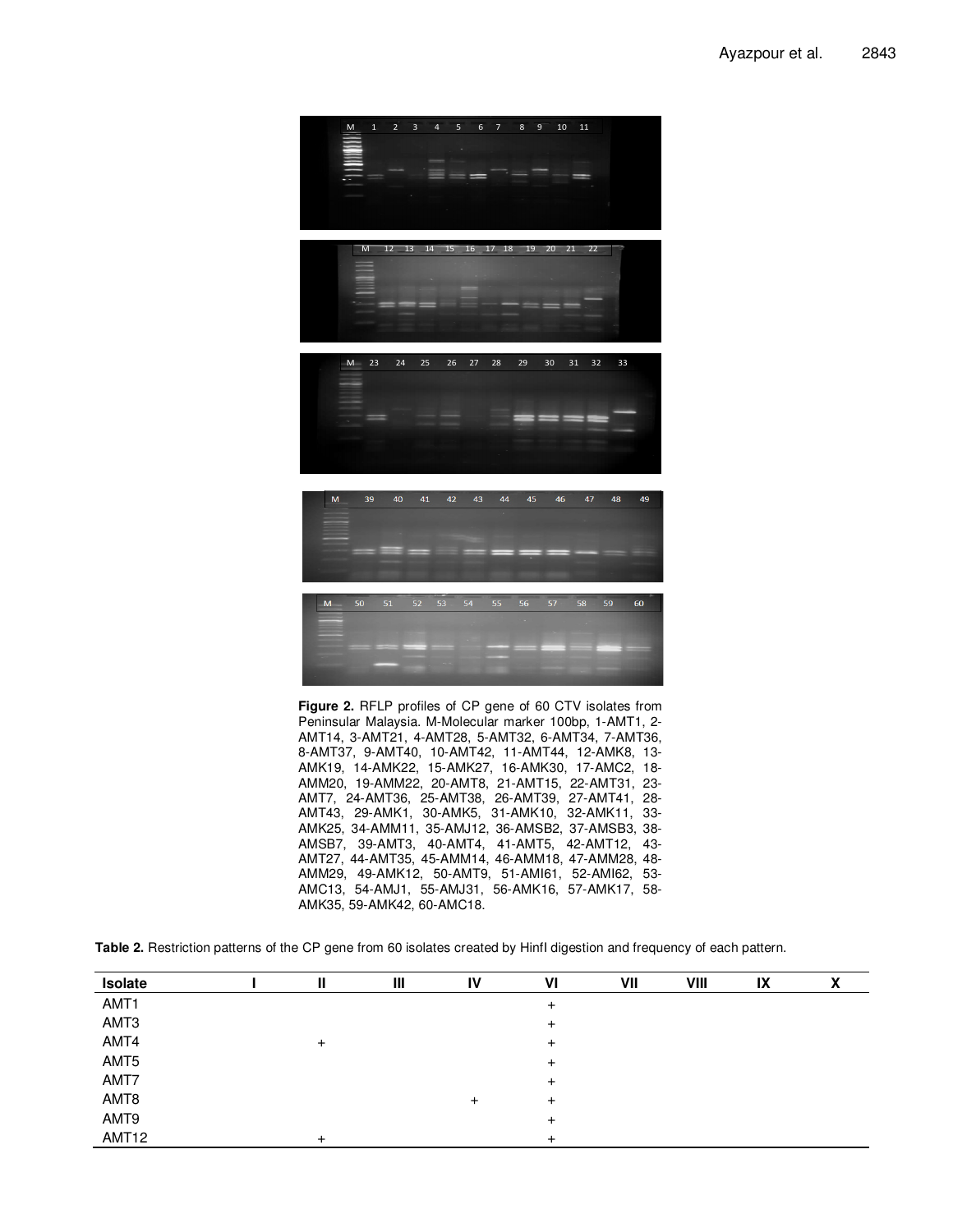2844 Afr. J. Microbiol. Res.

| Table 2. Contd. |  |
|-----------------|--|
|-----------------|--|

| AMT14            | $\ddot{}$                        |                |                                  |                                  |                                  |           |      |                  |                                  |
|------------------|----------------------------------|----------------|----------------------------------|----------------------------------|----------------------------------|-----------|------|------------------|----------------------------------|
| AMT15            |                                  |                | $\ddot{}$                        | $\ddot{}$                        | $\boldsymbol{+}$                 |           |      |                  |                                  |
| AMT21            |                                  |                |                                  |                                  | $\boldsymbol{+}$                 |           |      |                  |                                  |
| AMT27            |                                  |                |                                  |                                  | $\ddot{}$                        |           |      |                  |                                  |
| AMT28            | $\ddot{}$                        |                |                                  | $\ddot{}$                        | $\ddot{}$                        | $\ddot{}$ |      |                  |                                  |
| AMT31            | $\ddot{}$                        |                |                                  |                                  |                                  |           |      |                  |                                  |
| AMT32            |                                  |                |                                  |                                  | $\ddot{}$                        |           |      |                  |                                  |
| AMT34            |                                  |                |                                  |                                  | $\ddot{}$                        |           |      |                  |                                  |
| AMT35            |                                  |                |                                  |                                  | $\ddot{}$                        |           |      |                  |                                  |
| AMT36            |                                  |                |                                  |                                  |                                  |           |      |                  |                                  |
| AMT37            | $\ddot{}$                        |                |                                  |                                  |                                  |           |      |                  |                                  |
|                  |                                  | $\overline{+}$ |                                  |                                  |                                  | $\ddot{}$ |      |                  |                                  |
| AMT38            |                                  |                |                                  |                                  |                                  |           |      | $\ddot{}$        |                                  |
| AMT39            |                                  | $\ddot{}$      |                                  |                                  |                                  |           |      | $\ddot{}$        |                                  |
| AMT40            |                                  | $\ddot{}$      |                                  |                                  |                                  | $\ddot{}$ |      |                  |                                  |
| AMT41            |                                  |                |                                  |                                  |                                  |           |      |                  |                                  |
| AMT42            |                                  |                |                                  |                                  | $\ddot{}$                        |           |      |                  |                                  |
| AMT43            | $\ddot{}$                        |                | $\ddot{}$                        |                                  |                                  |           |      | $\boldsymbol{+}$ |                                  |
| AMT44            |                                  |                |                                  |                                  | $\ddot{}$                        |           |      |                  |                                  |
| AMK1             |                                  |                | $\boldsymbol{+}$                 | $\begin{array}{c} + \end{array}$ | $\begin{array}{c} + \end{array}$ |           |      | $\, +$           |                                  |
| AMK5             |                                  |                | $\ddot{}$                        |                                  | $\overline{+}$                   |           |      |                  |                                  |
| AMK8             |                                  |                | $\ddot{}$                        | $\ddot{}$                        | $\overline{+}$                   |           |      |                  |                                  |
| AMK10            |                                  |                | $\ddot{}$                        |                                  | $\overline{+}$                   |           |      |                  |                                  |
| AMK11            |                                  |                | $\qquad \qquad +$                |                                  | $\overline{+}$                   |           |      |                  |                                  |
| AMK12            |                                  |                | $\ddot{}$                        |                                  | $\ddot{}$                        | $\ddot{}$ |      |                  |                                  |
| AMK16            |                                  |                | $\ddot{}$                        |                                  | $\ddot{}$                        |           |      |                  |                                  |
| AMK17            |                                  |                |                                  | $\ddot{}$                        | $\boldsymbol{+}$                 |           |      |                  |                                  |
| AMK19            |                                  |                | $\ddot{}$                        | $\begin{array}{c} + \end{array}$ | $\overline{+}$                   |           |      |                  |                                  |
| AMK22            |                                  |                |                                  | $\ddot{}$                        | $\ddot{}$                        |           |      |                  |                                  |
| AMK25            |                                  | $\ddot{}$      |                                  |                                  |                                  |           |      |                  |                                  |
| AMK27            |                                  | $\overline{+}$ |                                  | $\ddot{}$                        | $\boldsymbol{+}$                 |           |      |                  |                                  |
| AMK30            | $\ddot{}$                        |                | $\ddot{}$                        |                                  | $\ddot{}$                        |           |      |                  |                                  |
| AMK35            |                                  | $\ddot{}$      | $\boldsymbol{+}$                 |                                  | $\ddot{}$                        |           |      |                  |                                  |
| AMK42            |                                  |                |                                  | $\ddot{}$                        | $\ddot{}$                        |           |      |                  |                                  |
| AMC <sub>2</sub> |                                  |                | $\ddot{}$                        |                                  |                                  |           |      |                  |                                  |
| AMC13            |                                  |                | $\ddot{}$                        |                                  | $\ddot{}$                        |           |      |                  |                                  |
| AMC18            |                                  |                | $\begin{array}{c} + \end{array}$ | $\begin{array}{c} + \end{array}$ | $\ddot{}$                        |           |      |                  |                                  |
| AMM11            |                                  |                | $\ddot{}$                        | $\ddot{}$                        |                                  | $^{+}$    |      |                  |                                  |
| AMM14            |                                  |                |                                  |                                  | $^{+}$                           |           |      |                  |                                  |
| AMM18            |                                  |                |                                  |                                  | $\overline{+}$                   |           |      |                  |                                  |
| AMM20            |                                  |                | $\begin{array}{c} + \end{array}$ | $\boldsymbol{+}$                 |                                  |           |      |                  |                                  |
| AMM22            |                                  |                |                                  |                                  | $+$                              |           |      |                  |                                  |
| AMM28            |                                  |                |                                  | $\ddot{}$                        |                                  |           |      |                  |                                  |
| AMM29            |                                  |                |                                  |                                  | $\boldsymbol{+}$                 |           |      |                  |                                  |
| AMJ1             |                                  |                | $\ddot{}$                        |                                  | $\ddot{}$                        |           |      |                  |                                  |
| AMJ12            | $\begin{array}{c} + \end{array}$ | $\ddot{}$      | $\boldsymbol{+}$                 | $^{\mathrm{+}}$                  |                                  |           |      | $\boldsymbol{+}$ |                                  |
| AMJ31            |                                  |                | $\begin{array}{c} + \end{array}$ |                                  |                                  |           |      |                  |                                  |
| AMSB2            |                                  |                |                                  |                                  |                                  |           |      |                  |                                  |
| AMSB7            |                                  |                | $\begin{array}{c} + \end{array}$ |                                  |                                  |           |      |                  |                                  |
| <b>AMI61</b>     |                                  |                | $\boldsymbol{+}$                 |                                  |                                  |           |      |                  |                                  |
| AMI62            |                                  |                |                                  |                                  | $+$                              |           |      |                  | $\begin{array}{c} + \end{array}$ |
| Frequency and %  |                                  |                | $\boldsymbol{+}$                 |                                  | $\ddot{}$                        |           |      |                  |                                  |
| of each group    | 7 (12.07)                        | 9(15.52)       | 23 (38.33)                       | 15 (25)                          | 39 (67.24)                       | 5(8.62)   | 0(0) | 5(8.62)          | 1(1.72)                          |

<u> 1989 - Johann Stoff, deutscher Stoffen und der Stoffen und der Stoffen und der Stoffen und der Stoffen und der</u>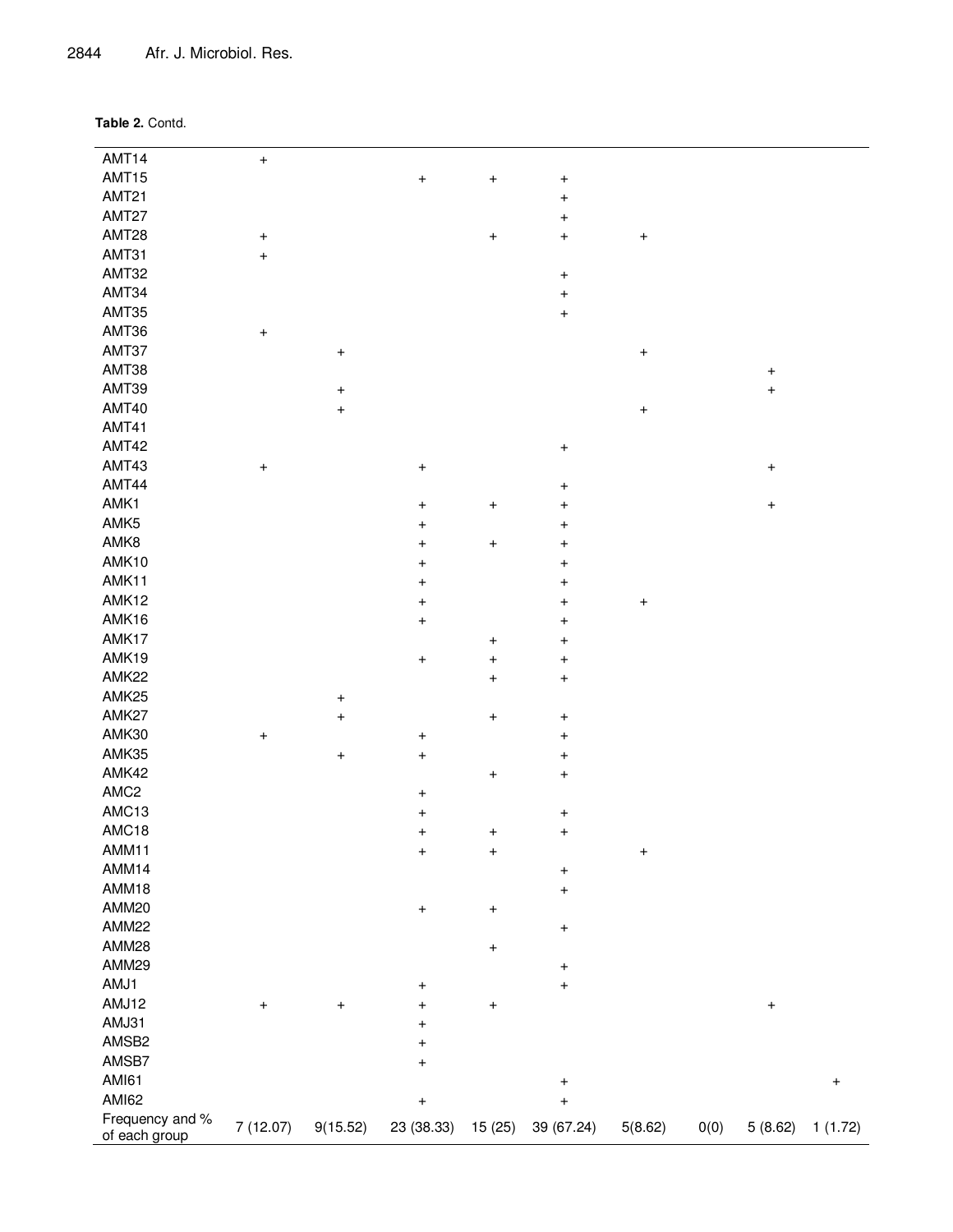

**Figure 3.** Neighbor-joining tree with bootstrap values of 63 isolates, 56 samples in this work and 7 isolates published in the GenBank.

According to these results we can conclude that CTV populations in Malaysia contain new genetic variants.

#### **REFERENCES**

- Ayazpour K, Sijam K, Vadamalai G, Jaafar H (2011). Status of Citrus tristeza Virus (CTV) in Peninsular Malaysia. Afr. J. Microbiol., Res., 5: 838-843.
- Bar-Joseph M, Marcus R, Lee RF (1989). The continuous challenge of

Citrus tristeza virus control. An. Rev. Phytopathol., 27: 292-316.

- Bikandi J, San Millan R, Rementeria A, Garaizer J (2004). In silico analysis of complete bacterial genomes: PCR, AFLP-PCR, and endonuclease restriction. Bioinformatics, 798-799.
- Brlansky RH, Damsteegt VD, Howd DS, Roy A (2003). Molecular analyses of Citrus tristeza virus subisolates separated by aphid transmission. Plant Dis., 87: 397-401.
- Broadbent P, Brlanskey RH, Indsto J (1996). Biological characterization of Australian isolates of CTV and separation of subisolates by single aphid transmission. Plant Dis., 80: 329-333.
- Brown LG, Denmark HA, Yokomi PK (1988). Citrus tristeza virus and its